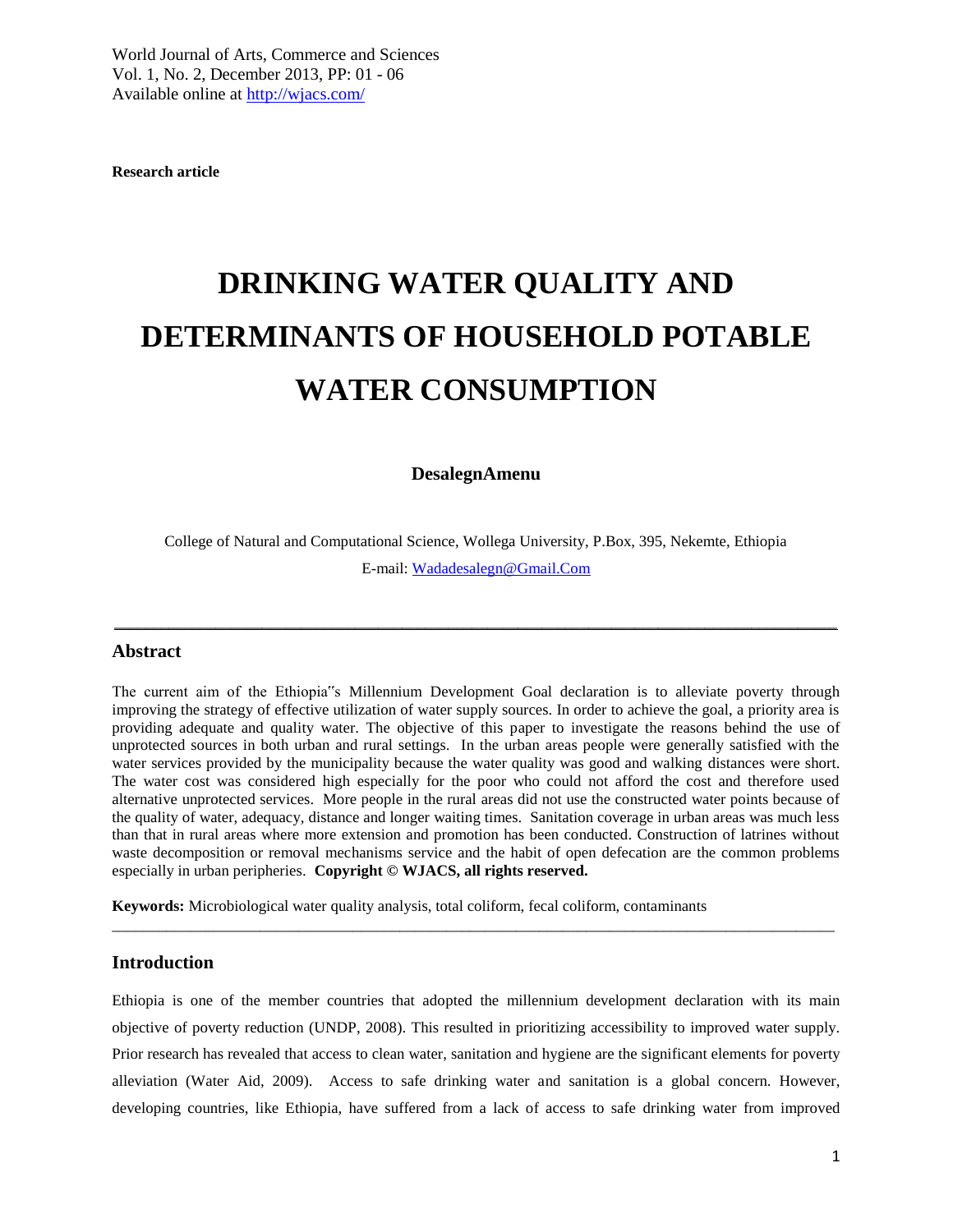sources and to adequate sanitation services (WHO, 2006). As a result,people are still dependent on unprotected water sources such as rivers, streams, springs and hand dug wells. Since these sources are open, they are highly susceptible to flood and birds, animals and human contamination. In addition, most sources are found near gullies where open field defecation is common and flood-washed wastes affect the quality of water.

According to an ADF (2005) report, the Millennium Development Goals (MDG)objective of Ethiopia is to increase the improved water sources coverage from 2004 levels of 25% water supply and 8% sanitation to 62% for water supply and 54% sanitation by 2015. As a consequence, governmental and nongovernmentalorganizations made efforts to construct improved sources to provide access to safe and potable drinking water. Despite these efforts, improved water sources are often located far from user households, and due to the undulating nature of the country's topography, water sources often occur at inconvenient locations, forcing people to travel long distances over continuous short and long steep slopes. This resulted in more waiting times, inadequate supply, lack of income and lack of quality being the characteristics of many improved schemes (Admasu *et al*., 2002).

These factors lead to less access to water needed by the household for consumption and forced households to seek out alternate unimproved and unhealthy nearby watersources due to reluctance in using improved sources. It is common that people who are most vulnerable to water-borne diseases are those who use polluted drinking water sources. The report from UNICEF (2010), in the world 884 million people use unimproved drinking water sources in 2010, and in 2015 estimates about 672 million people will still using unimproved drinking water sources. The WHO (2000) revealed that seventy five percent of all diseases in developing countries arise from polluted drinking water. The lack of access to water also limits sanitation and hygiene practices in many households because of the priority given for drinking and cooking purposes.

Water quality concerns are often the most important component for measuring access to improved water sources. Acceptable quality shows the safety of drinking water in terms of its physical, chemical and bacteriological parameters (WHO, 2004). Usercommunities" perceptions of quality also carry great weight in their drinking water safety (Doria, 2010). Depending on their perception on taste, odor and appearance(Doria, 2010), this can lead to having different opinions about the aesthetic values of water quality. Consumer perceptions and aesthetic criteria need to be considered when assessing drinking water supplies even though they may not adversely affect human health (WHO, 2004). The main objective of this study is to assess the drinking water quality and determinants of household portable water sources.

# **1. Water quality parameters**

Drinking water, or potable water, is defined as having acceptable quality in terms of its physical, chemical, bacteriological parameters so that it can be safely used for drinking and cooking (WHO, 2004). WHO defines drinking water to be safe if and only if no any significant health risks during its lifespan of the scheme and when it is consumed.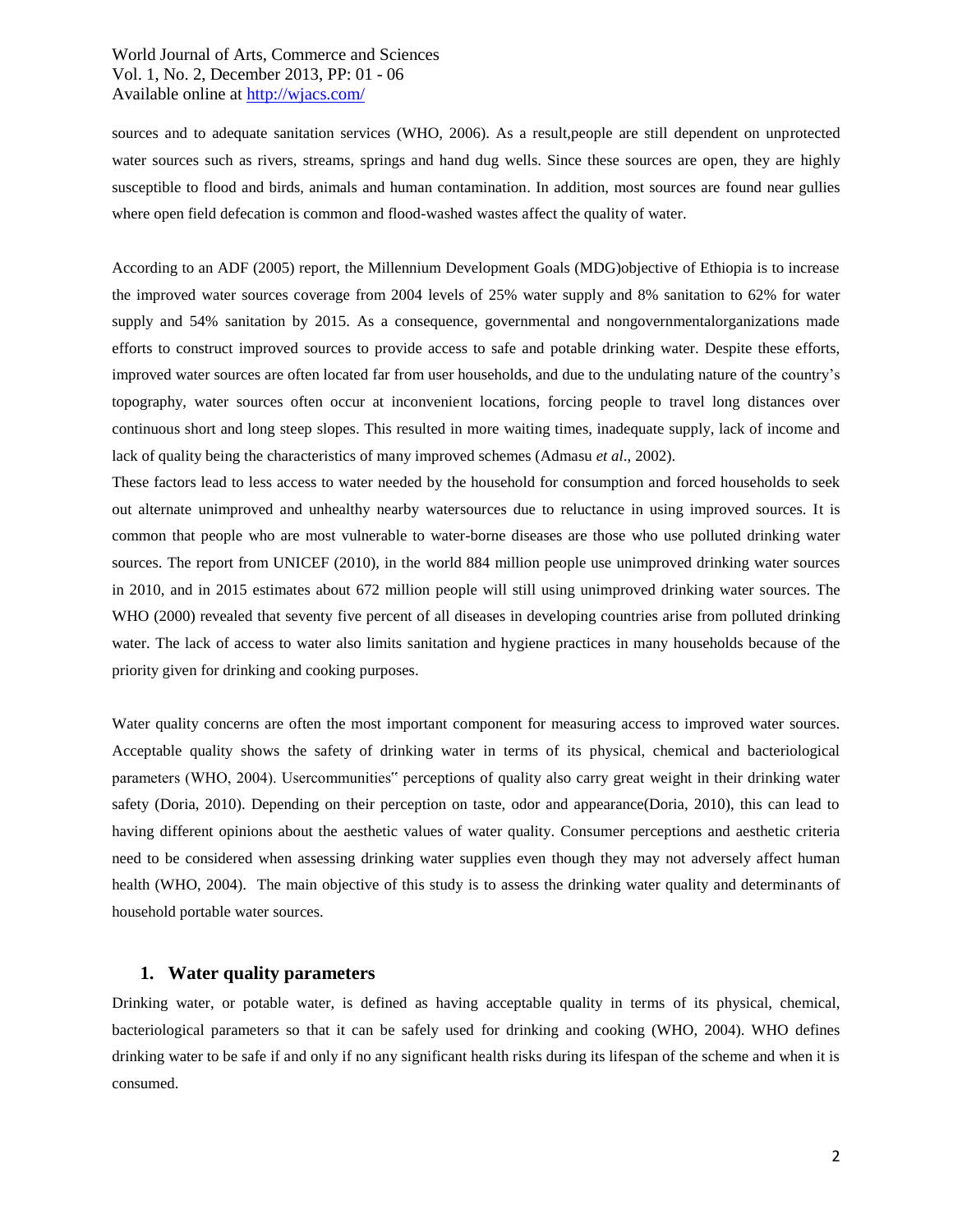# **1.1. Perception of drinking water**

In terms of drinking water quality, user perception is one of the most important things,sometimes exceeding actual quality of water especially when it concerns the quality of drinking water for the user communities (Doria 2010). There are different factors that influence the perception of drinking water quality, including: Human sensory perceptions of taste, odor and color of water are related with mental factors and some extent taste, which is the more important because it may detect water contamination related to chemicals, People may perceive risks if they experience health problem caused by water, Experience with the previous water source status based on its taste, color and odor change. For example the change in the color of water from yellowish to bluish may feel that the water is perceived not good water (Doria, 2010), Information plays a great role in changing people's perception on the water source behavior. It may be person to person or using media (like news papers, brochures etc.) but in rural areas and poor urban residents interpersonal information is important.

#### **1.2. Bacteriological parameters**

The diseases caused by water related microorganisms can be divided into four main categories; **Water-borne diseases**: caused by water that has been contaminated by human, animal or chemical wastes. Examples include cholera, typhoid, meningitis, dysentery, hepatitis and diarrhoea. Diarrhoea is caused by a host of bacterial, viral and parasitic organisms most of which can be spread by contaminated water(WHO, 2006). Poor nutrition resulting from frequent attacks of diarrhoea is the primary cause for stunted growth for millions of children in the developing world (Gadgil, 1998), **Water-related vector diseases**: These are diseases transmitted by vectors, such as mosquitoes that breed or live near water. Examples include malaria, yellow fever, dengue fever and filariasis. Malaria causes over 1 million deaths a year alone (WHO, 2006). Stagnant and poorly managed waters provide the breeding grounds for malaria-carrying mosquitoes, **Water-based diseases**: These are caused by parasitic aquatic organisms referred to as helminths and can be transmitted via skin penetration or contact. Examples include Guinea worm disease, filariasis, paragonimiasis, clonorchiasis andschistosomiasis, **Water-scarce diseases**: These diseases flourish in conditions where freshwater is scarce and sanitation is poor. Examples include trachoma and tuberculosis. Testing the bacterial contaminants in water can be simplified by utilizing the presence of an indicator organism. An indicator organism may not necessarily pose a health risk but it can be easily isolated and enumerated, is present in large numbers, is more resistant to disinfection than pathogens, and does not multiply in water and distribution systems (Gadgil, 1998).

Traditionally, total coliform bacteria have been used to indicate the presence of fecal contamination; however, this parameter has been found to exist and grow in soil and water environments and is therefore considered a poor parameter for measuring the presence of pathogens (Stevens et al., 2003). Studies also show that due to their ability to grow in drinking water distribution systems and their unpredictable presence in water supplies during outbreaks of waterborne disease, the sanitary significance or quality of water is difficult to interpret in the presence of total coliforms (Stevens et al., 2003).

An exception is Escherichia coli (E.coli), a thermotolerant coliform, and the most numerous of the total coliform group found in animal or human feces, rarely grows in the environment and is considered the most specific indicator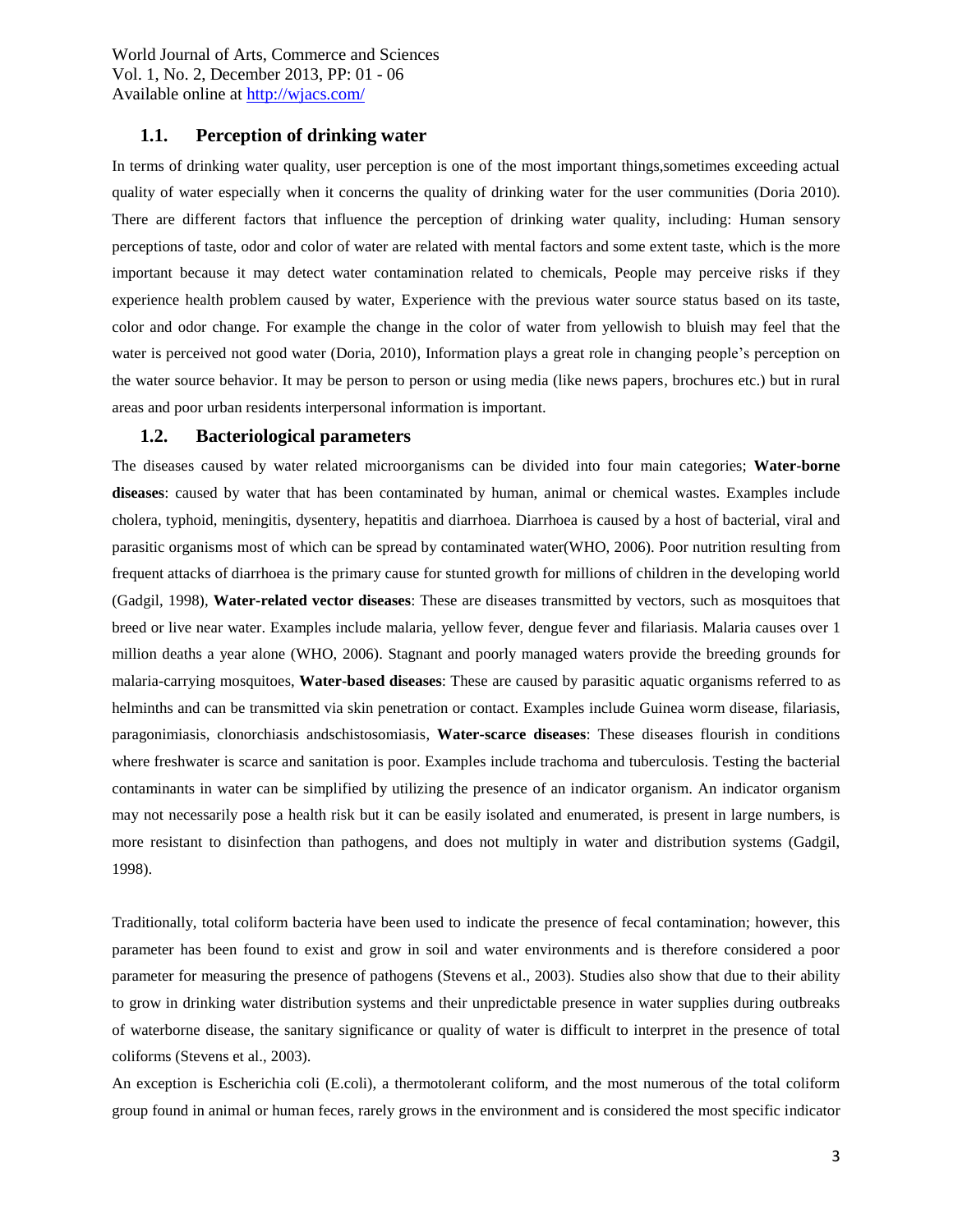of fecal contamination in drinking-water (WHO, 2004). The presence of *E. coli* provides strong evidence of recent fecal contamination (WHO, 2004, Stevens et al., 2003).The risk of coliform presence can depend on the health or sensitivity of the consumer. The risks of E. coli presence, slightly greater than WHO Guideline's zero count per 100ml may be of only low or intermediate risk. According to IRC, 2002 as cited by Michael H., 2006 about risk classification for thermotolerant coliforms or *E. coli* of rural water supplies shown below.

#### **1.3. Chemical parameters**

Some of the main chemical parameters that are of a health concern include the following WHO (2004), **Fluoride** causes mottling of teeth and in severe cases can result in crippling skeletal fluorosis, the presence of arsenic implicates the risk of cancer and skin lesions, Nitrate and nitrite can cause methaemoglobinaemia. This arises from excess fertilizers or leaching of wastewater and other organic wastes into water surface, Lead can have adverse neurological effects, mainly in areas with acidic waters and the use of lead pipes, fittings and solder.

Secondary concern of the impact of chemical constituents is the effect on distribution and treatment systems that may be implemented to improve the access to a safe water supply. Corrosive properties of constituents can induce structural failure, which can also result in deterioration of the quality of the water and cause additional concerns for health and safety. Due to these concerns, corrosion control is an important aspect of the management of a drinking water system. pH can control the solubility and reaction rates of most metal species involved in corrosion reactions (WHO, 2004).

Iron, lead, copper, brass and nickel can also be used in construction of piping systems (WHO, 2004). Concrete is a composite material consisting of sand, gravel and cement, a binder consisting primarily of calcium silicates, aluminates and some lime (WHO, 2004). Structural deterioration or failure of cement may result from prolonged exposure to aggressive or highly corrosive waters which can result in leaching of metals from the cement into the water (WHO, 2004).

When ferrous iron oxidizes to ferric iron, it can give a reddish-brown color to the water, which could be aesthetically displeasing (WHO, 2004). Manganese can cause an undesirable taste as well as staining laundry when levels exceed 0.1 mg/liter. The presence of manganese may also lead to the accumulation of deposits in the piping system (WHO, 2004). There is no health-based guideline value set for iron but for manganese it is four times higher than the acceptable threshold of 0.1 mg/liter (WHO, 2004).

# **1.4. Physical and aesthetic parameters**

Consumer perception and acceptability of their drinking water quality depends on user sense of taste, odor and appearance (Sheat 1992; Doria 2010). That is why consumers have differing opinion about the aesthetic values of water quality. Relying on their own senses may lead to avoidance of highly turbid or colored but otherwise safe waters in favor of more aesthetically acceptable but potentially unsafe water sources (WHO, 2004). Taste and odor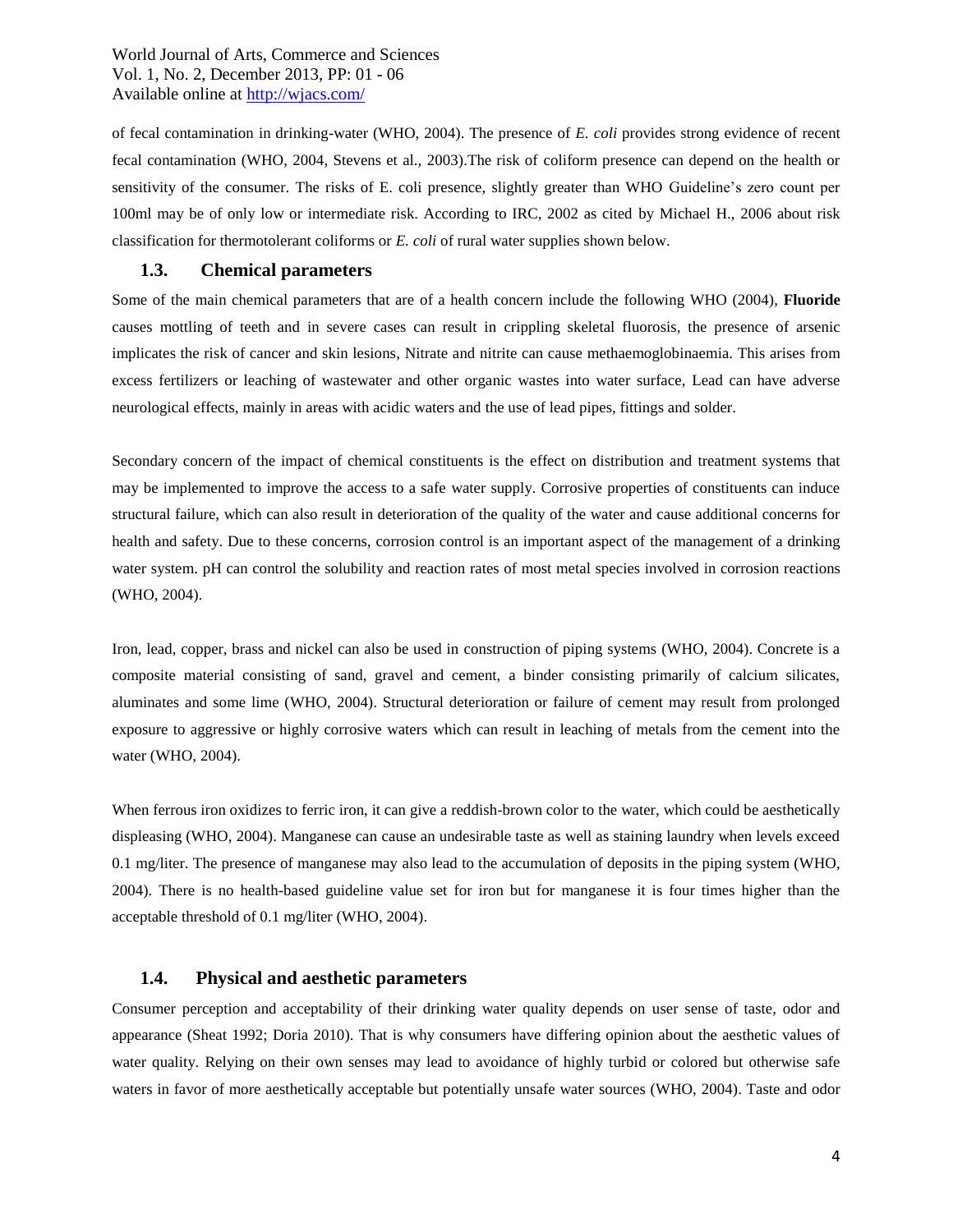can originate from various natural chemical contaminants, biologicalsources, microbial activity, from corrosion or as a result of water treatment (e.g. chlorination) (WHO, 2004). Color, cloudiness, particulate matter and visible organisms can also contribute to unacceptability of water sources. These factors can vary for each community and are dependent on local conditions and characteristics. The following lists a number of primary aesthetic indicators that can cause water to be perceived as unacceptable: True color (the color that remains after any suspended particles are removed); Turbidity (the cloudiness caused by particulate matter present in source water, resuspension of sediment in the distribution system, the presence of inorganicparticulate matter in some groundwater or sloughing of bio-film within the distribution system (WHO, 2004). unusual taste, odor and "feel" problems (usually due to total dissolved solids) Turbidity is the most important problem for the aesthetic value of water quality. Although it doesn't necessarily adversely affect human health, it can protect microorganisms from disinfection effects, can stimulate bacterial growth, and indicate problems with treatment processes (WHO, 2004). For effective disinfection, median turbidity should be below 0.1 NTU although turbidity of less than 5 NTU is usually acceptable to consumers (WHO, 2004). An important operational water quality parameter is pH, although within typical ranges it has no direct impact on consumers.

Low pH levels can enhance corrosive characteristics resulting in contamination of drinking-water and adverse effects on its taste and appearance (WHO, 2004). Higher pH levels can lead to calcium carbonate deposition. Careful consideration of pH is necessary to ensure satisfactory water disinfection with chlorine, which requires pH to be less than 8 (WHO, 2004). Total dissolved solids (TDS) and electrical conductivity (EC) are measures of the total ions in solution and ionic activity of a solution respectively. As TDS and EC increase, the corrosive nature of the water increases.

#### **References**

- [1] Admasu M., Kumie A. and Fentahun M. (2003). Sustainability of Drinking Water Supply Projects in Rural of North Gondar, Ethiopia, Ethiopian. J. Health Dev. (3):221-229.
- [2] African Development Fund (ADF) (2005). Ethiopian rural water supply and sanitation appraisal report. Infrastructure department north, east and south Onin.
- [3] Doria M.D.F (2010). Factors influencing public perception of drinking water quality. Water policy 12:1-19.
- [4] Gadgil A. (1998). Drinking water in developing countries. Lawrence Berkeley National laboratory, environmental energy technologies division, 1 Cyclotron Road, California, s.1.
- [5] Michael H. (2006). Drinking water quality assessment and treatment in east Timor a case study: Tangkae, the University of East Timor. report.
- [6] Sheat A. (1992). Public perception of drinking water quality. Should we care? Paper presented at the New Zealand Water Supply and Disposal Association Annual Conference. Cited in Syme& Williams (1993).Slovic, P. (2000). The Perception of Risk. Earthscan, London.
- [7] Stevens M., Ashbolt N. and Cunliffe D. (2003). Recommendation to change the use of coli form as microbial indicators of drinking water quality. Australia Government National Health and Medical Research Council
- [8] United Nations Children"s Fund (UNICEF) (2010). Progress on sanitation and drinking water. New York: UNICEF.
- [9] United Nations Development Program (UNDP) (2008). Millennium development goal
- [10] Water Aid (2009). Water, sanitation and hygiene for development.Advocacy for change.
- [11] World Health Organization (2006). In Water, Sanitation and Health World Health Organization.